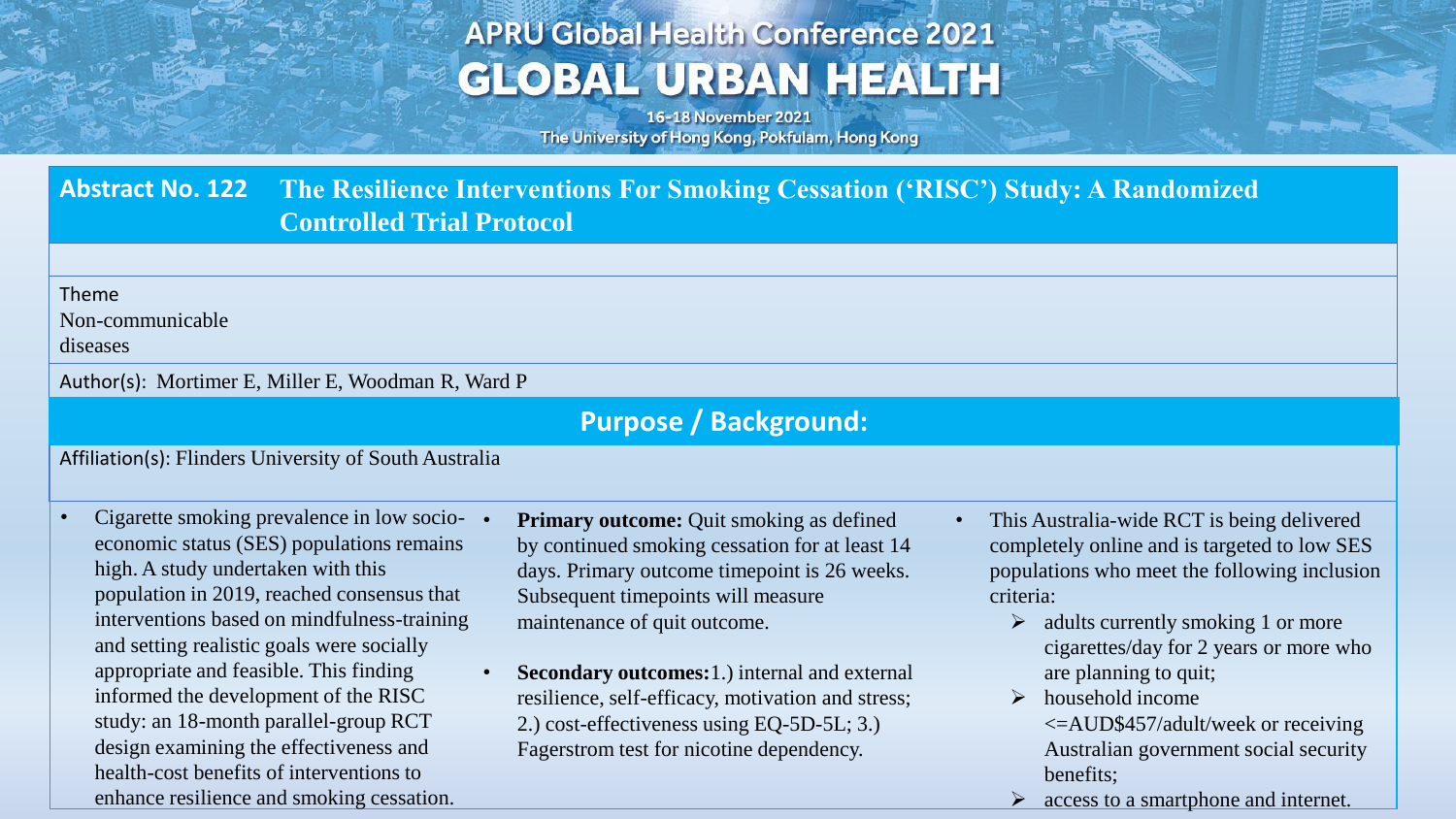# **APRU Global Health Conference 2021 GLOBAL URBAN HEALTH**

16-18 November 2021 The University of Hong Kong, Pokfulam, Hong Kong

## **Abstract No. 122 The Resilience Interventions For Smoking Cessation Study: A Randomized Controlled Trial Protocol**

- The study is applying principles of the Behaviour Change Wheel Framework and the **Psychosocial interactive model of resilience,**  presented in Figure 1**.**
- This model of resilience has been previously used as a theoretical framework to explain how drawing on resources and assets embedded in an individual's social environment (external resilience) can help activate internal resilience to augment selfesteem, self-confidence, motivation, and self-efficacy in relation to smoking cessation; and to change to a non-smoking self-identity.



#### **Figure 1: Psychosocial interactive model of resilience** Ward PR, Muller R, Tsourtos G, Hersh D, Lawn S, Winefield AH, Coveney J. Additive and subtractive resilience strategies as enablers of biographical reinvention: a qualitative study of exsmokers and never-smokers. Soc Sci Med. 2011 Apr;72(7):1140-8.

### **Methods:**

- Once consented, participants are randomised to one of four groups:
	- > 1.) 'MiCBT': Mindfulnessintegrated CBT plus peer-support;
	- 2.) 'MT': Mindfulness Training plus peer-support;
	- 3.) 'SRG': Setting Realistic Goals plus peer-support;
	- $\triangleright$  4.) Control.
- This study comprises 3 distinct phases for intervention group participants:
	- $\triangleright$  Phase 1 (Months 0-6): Eight small group sessions led by facilitators;
	- $\triangleright$  Phase 2 (Months 7-12): Interactive peer mentor support via blog;
	- $\triangleright$  Phase 3 (Months 13-18): Maintenance phase. Data collection only.